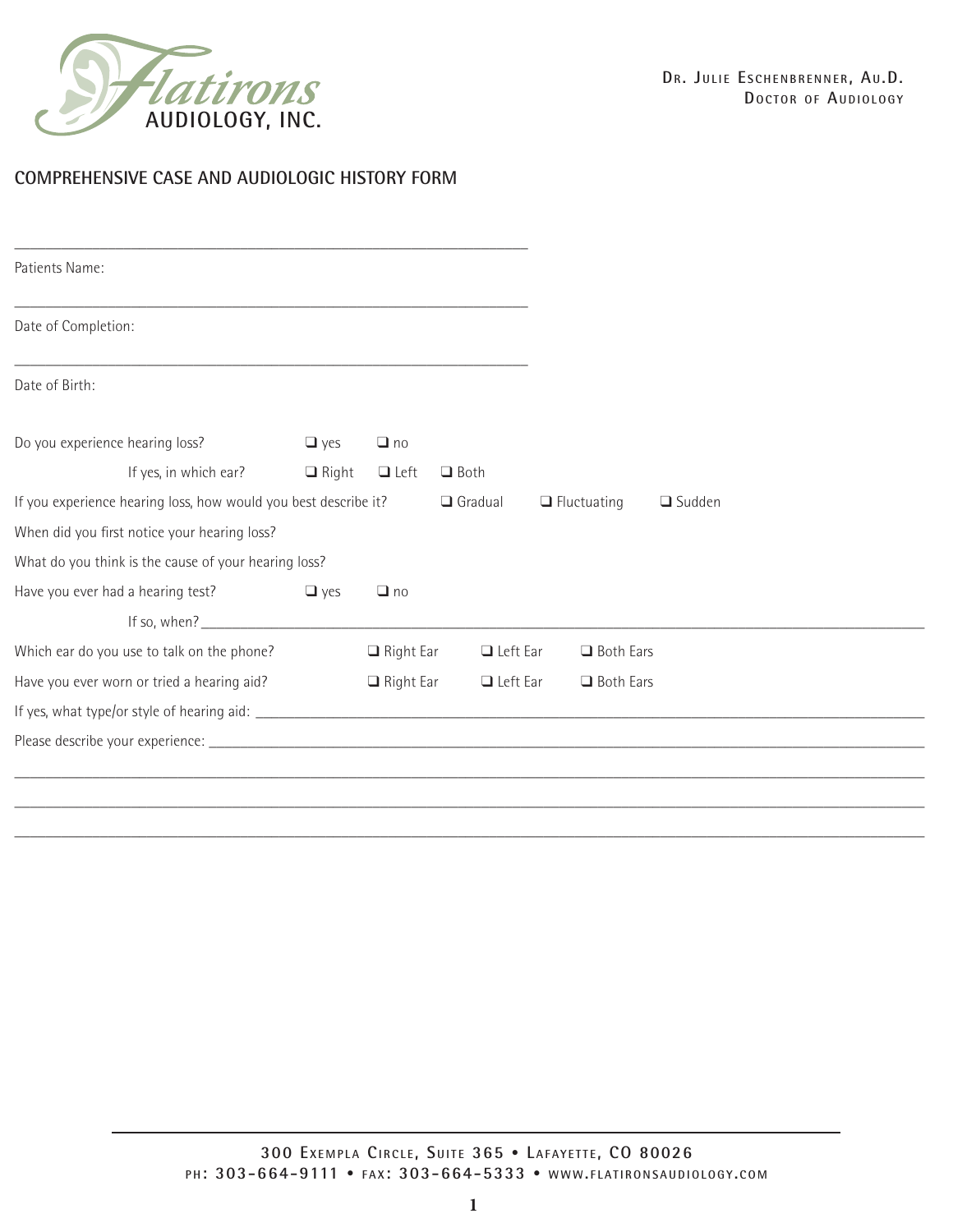

### **DO YOU STILL EXPERIENCE ANY OF THE FOLLOWING WITH YOUR CURRENT HEARING AID (Please check all that apply):**

| <b>■</b> Some sounds are too loud  | $\Box$ Trouble understanding in quiet | $\Box$ Trouble understanding in noise           |
|------------------------------------|---------------------------------------|-------------------------------------------------|
| $\square$ Sounds are too soft      | $\Box$ Wind noise                     | $\Box$ Do no like the appearance of hearing aid |
| $\Box$ Pain                        | $\Box$ Trouble using telephone        | $\Box$ Do no like the sound of own voice        |
| $\Box$ Sounds of tinny or metallic | $\Box$ Feeback or whistling           | $\Box$ Cannot tell direction of sound           |
| $\Box$ Cleaning hearing aid        | $\Box$ Changing battery               | $\Box$ Battery life                             |
| $\Box$ Naturalness of sound        | $\Box$ Repair issues                  | $\Box$ Other                                    |

# **PLEASE CHECK ALL MEDICAL CONDITIONS THAT APPLY:**

| $\Box$ Development Disorders/Delay                 |             |                                                                                                                                                                                                                                |                 |                  |                   |
|----------------------------------------------------|-------------|--------------------------------------------------------------------------------------------------------------------------------------------------------------------------------------------------------------------------------|-----------------|------------------|-------------------|
| □ Dizziness or Unsteadiness                        |             | If checked, is it accompanied by:                                                                                                                                                                                              | $\Box$ Vomiting | $\Box$ Nausea    | <b>Ear Noises</b> |
| $\Box$ Ear Deformity                               | If checked, | $\Box$ Right ear                                                                                                                                                                                                               | $\Box$ Left ear | $\Box$ Both ears |                   |
| $\Box$ Ear Pain                                    | If checked, | $\Box$ Right ear                                                                                                                                                                                                               | $\Box$ Left ear | $\Box$ Both ears |                   |
| $\Box$ Family History of Hearing Loss              |             |                                                                                                                                                                                                                                |                 |                  |                   |
| $\Box$ History of Ear Infections                   | If checked, | $\Box$ Right ear                                                                                                                                                                                                               | $\Box$ Left ear | $\Box$ Both ears |                   |
| $\Box$ History of Ear Wax Buildup                  |             |                                                                                                                                                                                                                                |                 |                  |                   |
| $\Box$ History of Noise Exposure                   |             |                                                                                                                                                                                                                                |                 |                  |                   |
| $\Box$ Previous Ear Surgery                        | If checked, | $\Box$ Right ear                                                                                                                                                                                                               | $\Box$ Left Ear | $\Box$ Both ears |                   |
| $\Box$ Tinnitus/Ringing/Noises in Ears If checked, |             | $\Box$ Right ear                                                                                                                                                                                                               | $\Box$ Left ear | $\Box$ Both ears |                   |
| $\Box$ Other:                                      |             | Please describe: and the property of the property of the property of the property of the property of the property of the property of the property of the property of the property of the property of the property of the prope |                 |                  |                   |

## **PLEASE ANSWER THE FOLLOWING QUESTIONS:**

| Does a hearing problem cause you to feel embarrassed when you meet new people?                    | $\Box$ Yes | $\Box$ Sometimes | $\Box$ No |
|---------------------------------------------------------------------------------------------------|------------|------------------|-----------|
| Does a hearing problem cause you to feel frustrated when talking to members of your family?       | $\Box$ Yes | $\Box$ Sometimes | $\Box$ No |
| Do you have difficulty when someone speaks in a whisper?                                          | $\Box$ Yes | $\Box$ Sometimes | $\Box$ No |
| Do you feel handicapped by a hearing problem?                                                     | $\Box$ Yes | $\Box$ Sometimes | $\Box$ No |
| Does a hearing problem cause you difficulty when visiting friends, relatives or neighbors?        | $\Box$ Yes | $\Box$ Sometimes | $\Box$ No |
| Does a hearing problem cause you to attend religious services less often than you would like?     | $\Box$ Yes | $\Box$ Sometimes | $\Box$ No |
| Does a hearing problem cause you to have arguments with family members?                           | $\Box$ Yes | $\Box$ Sometimes | $\Box$ No |
| Does a hearing problem cause you difficulty when listening to TV or radio?                        | $\Box$ Yes | $\Box$ Sometimes | $\Box$ No |
| Do you feel any difficulty with your hearing that limits or hampers your personal or social life? | $\Box$ Yes | $\Box$ Sometimes | $\Box$ No |
| Does a hearing problem cause you difficulty when in a restaurant with relatives or friends?       | $\Box$ Yes | $\Box$ Sometimes | $\Box$ No |
|                                                                                                   |            |                  |           |